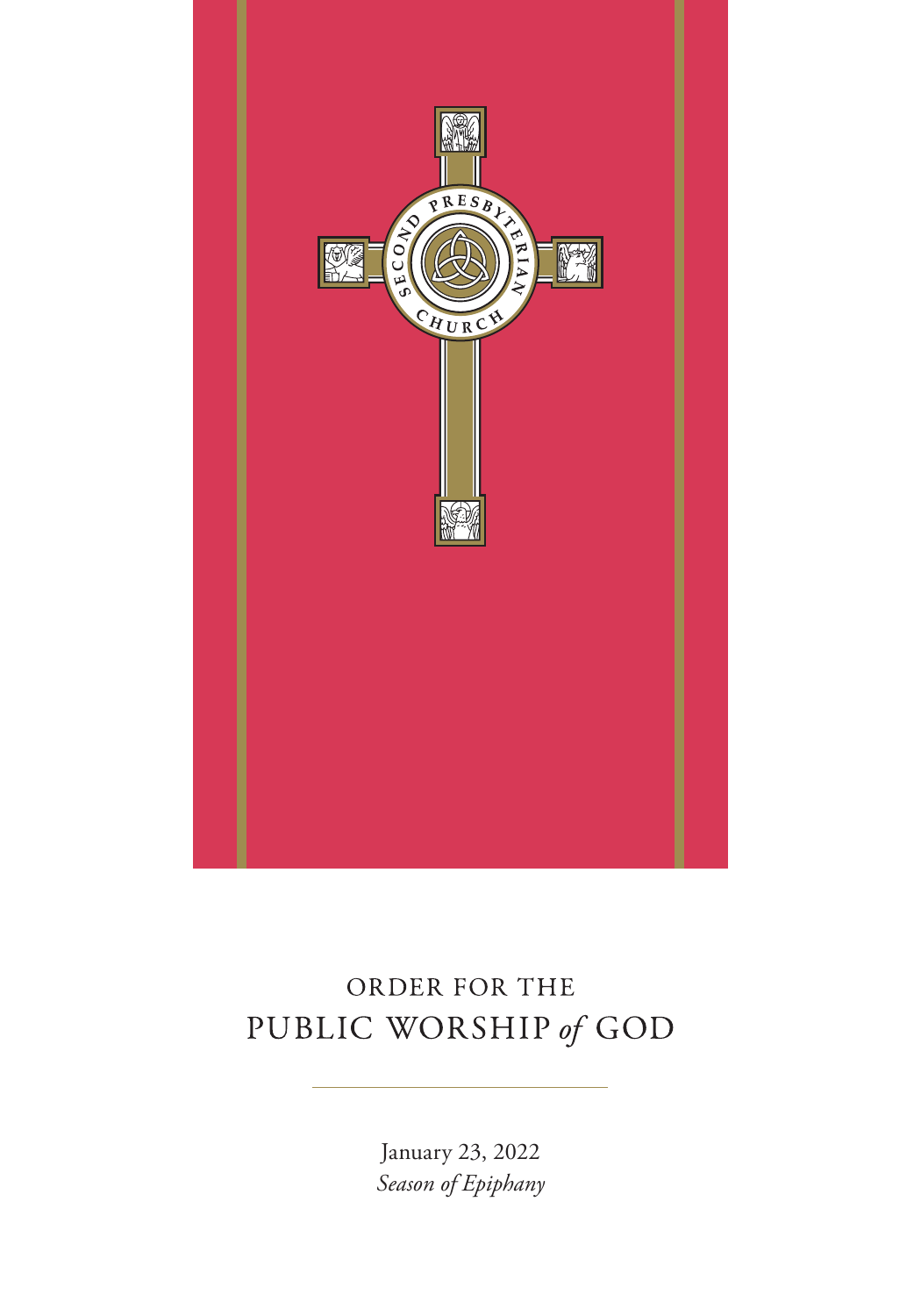# Morning Worship

## 8:15 & 11:00 a.m.

*The order of worship for the evening service begins on page 7.*

## Praise Our Gracious God

PRELUDE: "Every Time I Feel the Spirit" . . . . . . . . African-American Spiritual; Aaron David Miller *Samuel Metzger, organ* INSTRUMENTAL PRELUDE: "Turn Your Eyes Upon Jesus" . . . . . . . . . . . . . . . . . . . . Dino Kartsonakis *Brad Jones, piano* CALL TO WORSHIP . . . . . . . . . . . . . . . . . . . . . . . . . . . . . . . . . . . . . . . . . . . . . . . . . . . . . . . . . . . Josh Preston THE GOSPEL OF GOD WHYMN OF PRAISE: No. 381 "And Can It Be That I Should Gain" . . . . . . . . . . . . . . . . . . . . . . . . . SAGINA 381 And Can It Be That I Should Gain *Words: Charles Wesley / Music: Thomas Campbell; arr. Samuel Metzger / Romans 5:8* **1. And can it be that I should gain an in t'rest 2. He left his Fa ther's throne a bove (so free, so 3. Long my im pris oned spir it lay fast bound in 4. No con dem na tion now I dread; Je sus, and**  $\overline{\mathbf{e}}$ **in the Sav ior's blood? Died he for me, who caused his in fi nite his grace!), hum bled him self (so great his sin and na ture's night; thine eye dif fused a quick 'ning all in him, is mine! A live in him, my liv ing** Ā **pain? For me, who him to death pur sued? A maz ing love!), and bled for all his cho sen race. 'Tis mer cy ray; I woke, the dun geon flamed with light; my chains fell Head, and clothed with righ teous ness di vine, bold I ap**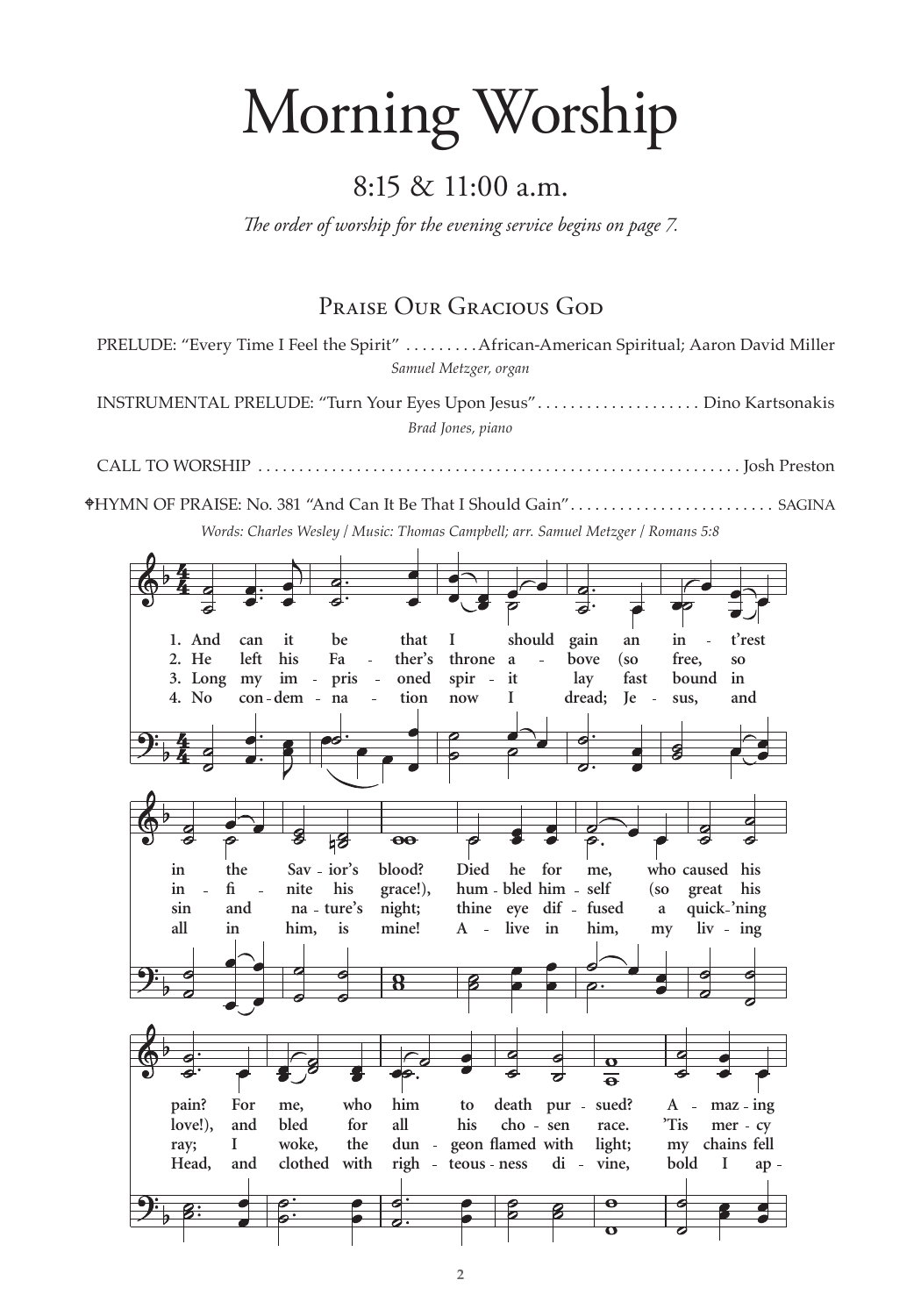

#### **\*INVOCATION**

WGOSPEL LESSON: Matthew 25:35-45 *(page 831 in pew Bible)* . . . . . . . . . . . . . . . . . . . . Amanda Coop (8:15) Blanche Tosh (11:00)

This is the Word of the Lord.

#### **Thanks be to God. 1. Make me a cap tive, Lord, and then I shall be free; 2. I sink in life's a larms when by my self I stand;**

WDOXOLOGY . . . . . . . . . . . . . . . . . . . . . . . . . . . . . . . . . . . . . . . . . . . . . . . . . . . . . . . . . . . . . OLD HUNDREDTH **3. My heart is weak and poor un til its mas ter finds;**

*Words: Thomas Ken | Psalm 150* 

**Praise God, from whom all blessings flow; Praise Him, all creatures here below; Praise Him, above ye heav'nly host: Praise Father, Son, and Holy Ghost. Amen.**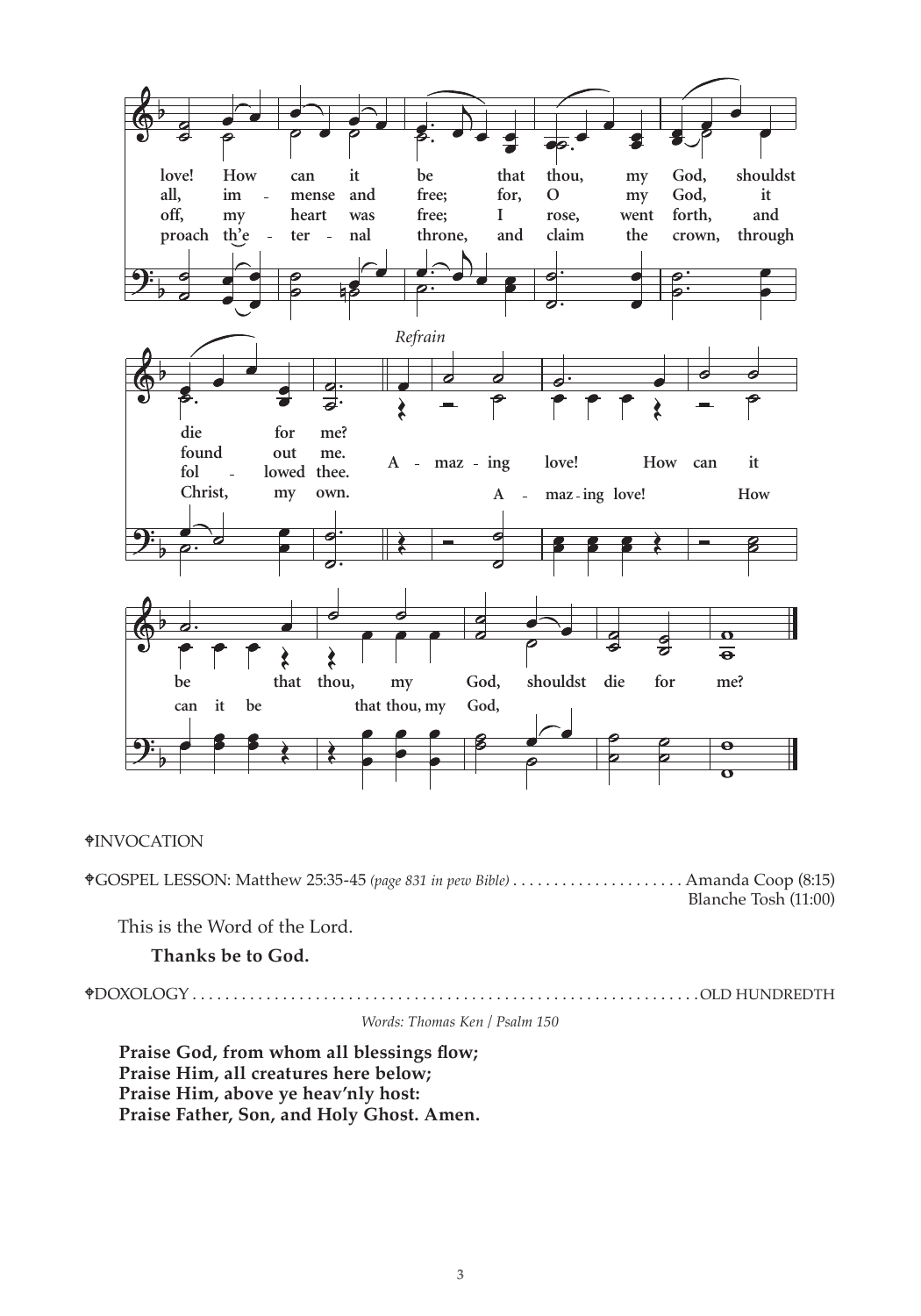## Trust Our Gracious God

#### CORPORATE PRAYER OF CONFESSION

**Almighty God, Father to the fatherless, Husband to the widow, Defender of the helpless, Judge of all the earth, have mercy on us. It is Your will that we should love You with our heart, soul, mind, strength, and our neighbor as ourselves, but we are not sufficient for these things. We have not sought freedom for the oppressed, even though You freed us. We have not bound up the broken, even though You healed us. We have not forgiven others, even though You forgave us. We withhold kindness from the needy, even though You freely gave us Your own Son. We are without excuse but not without hope. Forgive us, O Lord, not on the grounds of our own righteousness, but on the grounds of Your great mercy, in the gift of Your Son, Jesus Christ. Grant us now, we pray, the grace to die daily to sin and to rise daily to new life in Christ, who lives and reigns with You.**

#### INDIVIDUAL PRAYERS OF CONFESSION

#### ASSURANCE OF DIVINE PARDON . . . . . . . . . . . . . . . . . . . . . . . . . . . . . . . . . . . . . . . . . . . . . Romans 5:1-2

*Therefore, since we have been justified by faith, we have peace with God through our Lord Jesus Christ. Through him we have also obtained access by faith into this grace in which we stand, and we rejoice in hope of the glory of God.*

#### WORSHIP OF GOD WITH THE GIFTS OF GOD

*Give On Campus: Offering boxes are available at the Sanctuary exits. Give Online: 2pc.org/give Give by Text: Text SECOND followed by the gift amount to (901) 410-9500 to give to the General Fund. Text WORLD followed by the gift amount to the same number to give to World Missions. Give by Mail: Second Presbyterian Church, 4055 Poplar Avenue, Memphis, TN 38111*

OFFERTORY ANTHEM: "Guide My Feet" . . . . . . . . . . . . . . . . . . . . . . . . . . . . . . . . . . . . . Avis D. Graves

*African-American Traditional Spiritual / Psalm 119:105*

Guide my feet while I run this race, 'cause I don't want to run this race in vain. Hold my hand while I run this race, 'cause I don't want to run this race in vain.

Lord, guide my feet, direct my path, and keep my way. Can't make a step without You. I don't want to run this race in vain.

Be my friend while I run this race, 'cause I don't want to run this race in vain. Stand by me while I run this race, 'cause I don't want to run this race in vain.

> *The Chancel Choir Calvin Ellis, director*

PRAYER OF THANKSGIVING

#### GREETINGS AND ANNOUNCEMENTS

VIDEO: A WORD TO THE CHILDREN . . . . . . . . . . . . . . . . . . . . . . . . . . . . . . . . . . . . . Michelle Catalano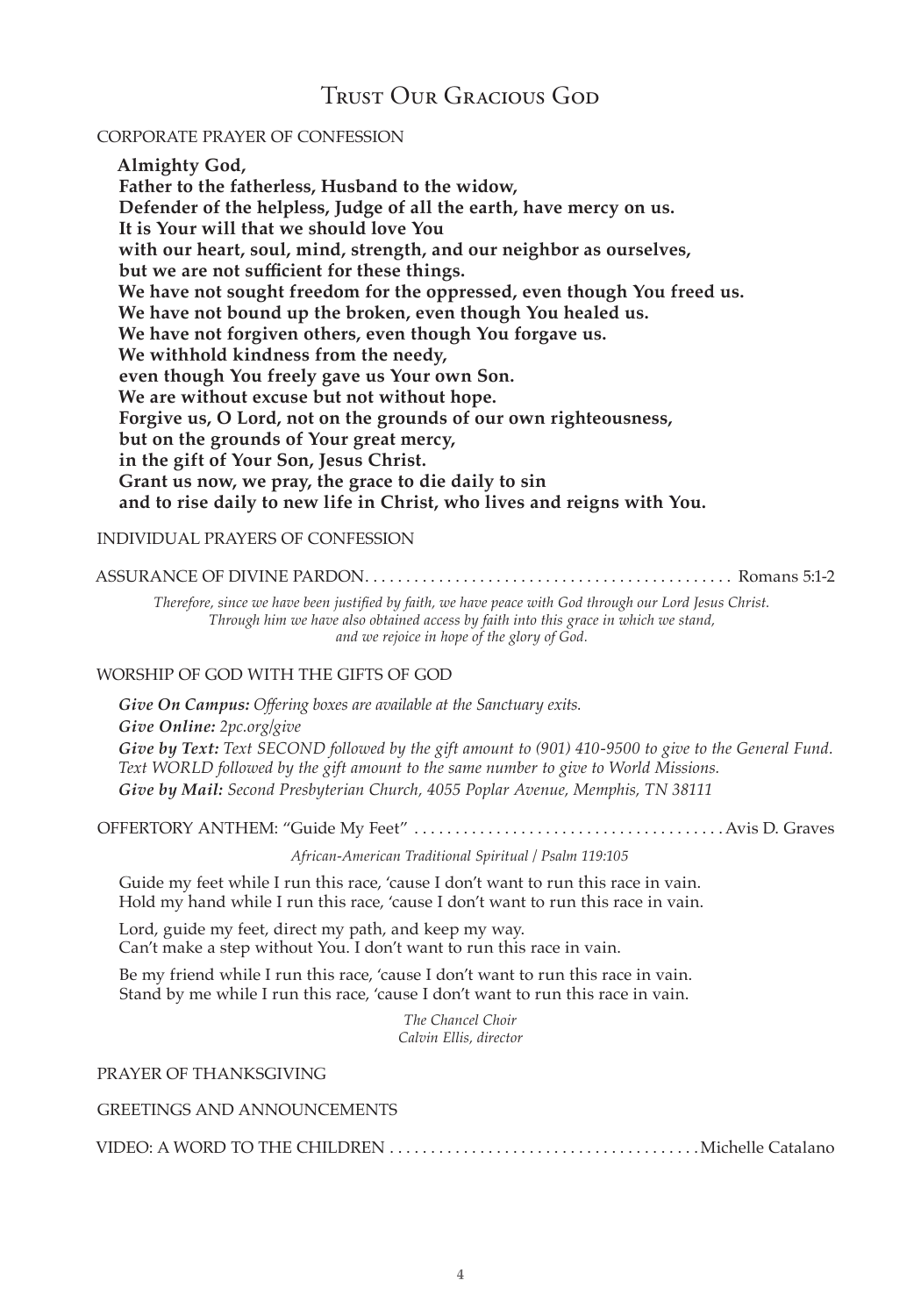## Follow Our Gracious God

#### WPRAYERS OF INTERCESSION AND THE LORD'S PRAYER

**Our Father, who art in heaven, hallowed be Thy name.** Thy Kingdom come, Thy will be done, on earth as it is in heaven.<br>Cive us this day our daily bread **Give us this day our daily bread.**  And forgive us our debts, as we forgive our debtors. **And lead us not into temptation, but deliver us from evil:** And lead us not into temptation, but deliver us from evil:<br>For Thine is the Kingdom, and the power, and the glory, forever. Amen.

WHYMN OF PREPARATION: No. 371 "Jesus Shall Reign" . . . . . . . . . . . . . . . . . . . . . . . . . . . DUKE STREET 371 Jesus Shall Reign **1. Je sus shall reign wher e'er the sun does his suc**

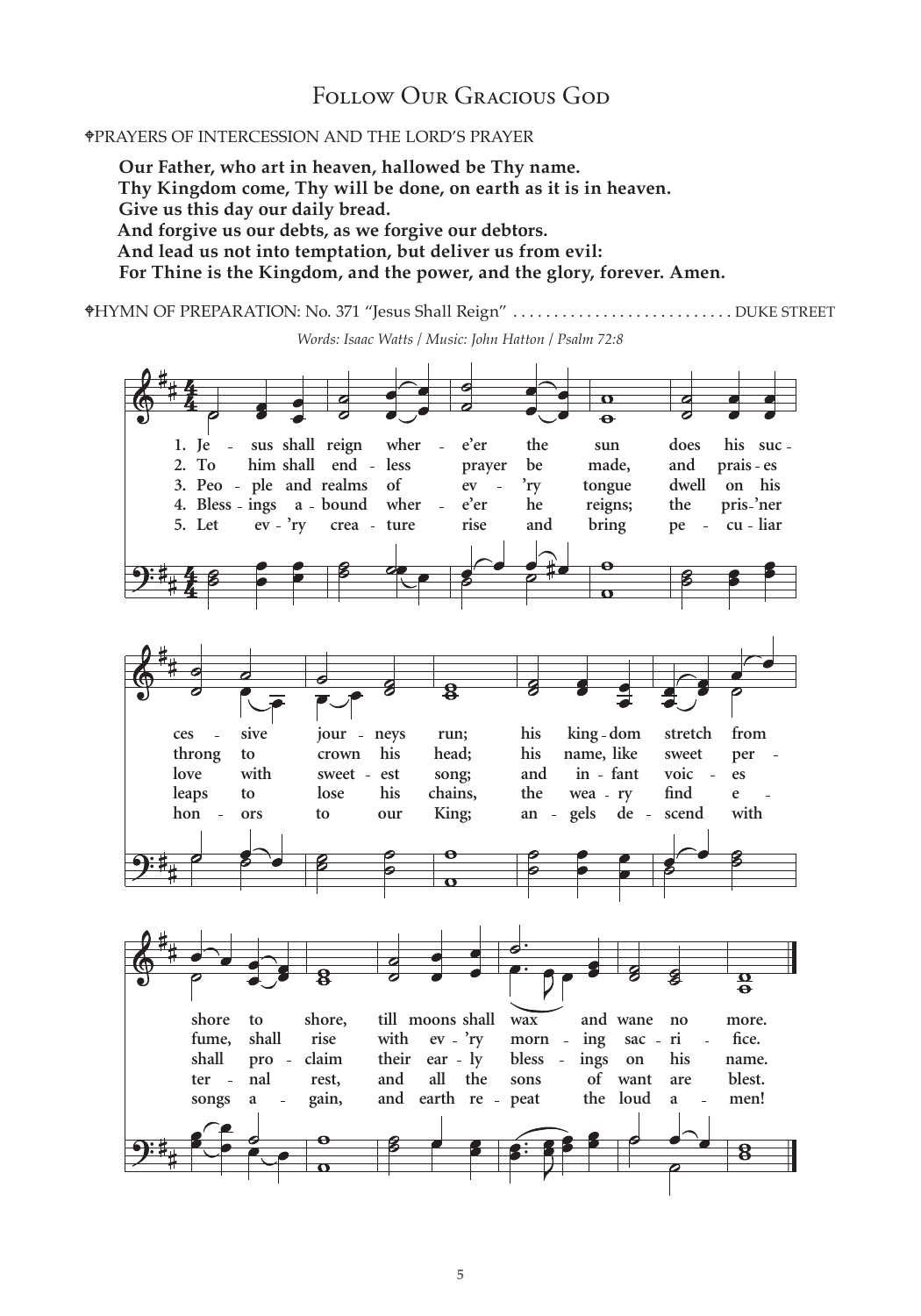|                                                            | (page 617 in pew Bible) |
|------------------------------------------------------------|-------------------------|
|                                                            |                         |
| PRAYER OF COMMITMENT                                       |                         |
| <b>*BENEDICTION</b>                                        |                         |
| CONGREGATIONAL MEETING                                     |                         |
| <b><math>\Uparrow</math>CONGREGATIONAL THREE-FOLD AMEN</b> |                         |
|                                                            |                         |
| <i><b>Multiplier + Indicates congregation standing</b></i> | CCLI License #252778    |

## **Gospel Priorities: January Preaching Series**

#### **Our Speaker Today:**

Dr. Robert Kim is an Assistant Professor of Applied Theology and Church Planting as well as the Philip and Rebecca Douglass Chair of Church Planting and Christian Formation at Covenant Theological Seminary in St. Louis. He joined Covenant in 2019, after 23 years of pastoral ministry and church planting experience. He holds a BA in Sociology, an MDiv, a ThM in Intercultural Studies, and a Dmin in Church Development. Dr. Kim is a second-generation Korean-American who was born and raised in Los Angeles. He and his wife, Wonmin, have three children.

#### **Next Sunday, January 30:**

Throughout the 2022 Gospel Priorities series, our guest preachers have taught on the Christian worldview as well as relevant cultural issues the Church ought to consider through the lens of Scripture. To close the series next Sunday, our very own pastor Todd Erickson will be addressing God's good design for human sexuality as well as God's gracious provision for our sexual brokenness.

Parents can rest assured that the subject matter will be handled in a way that is appropriate for all ages. We also will provide resources for further reading as well as an email address to use for questions.

Join us for morning and evening worship on January 30 as we study this important topic, explore God's Word, and rest deeply in the Gospel of grace!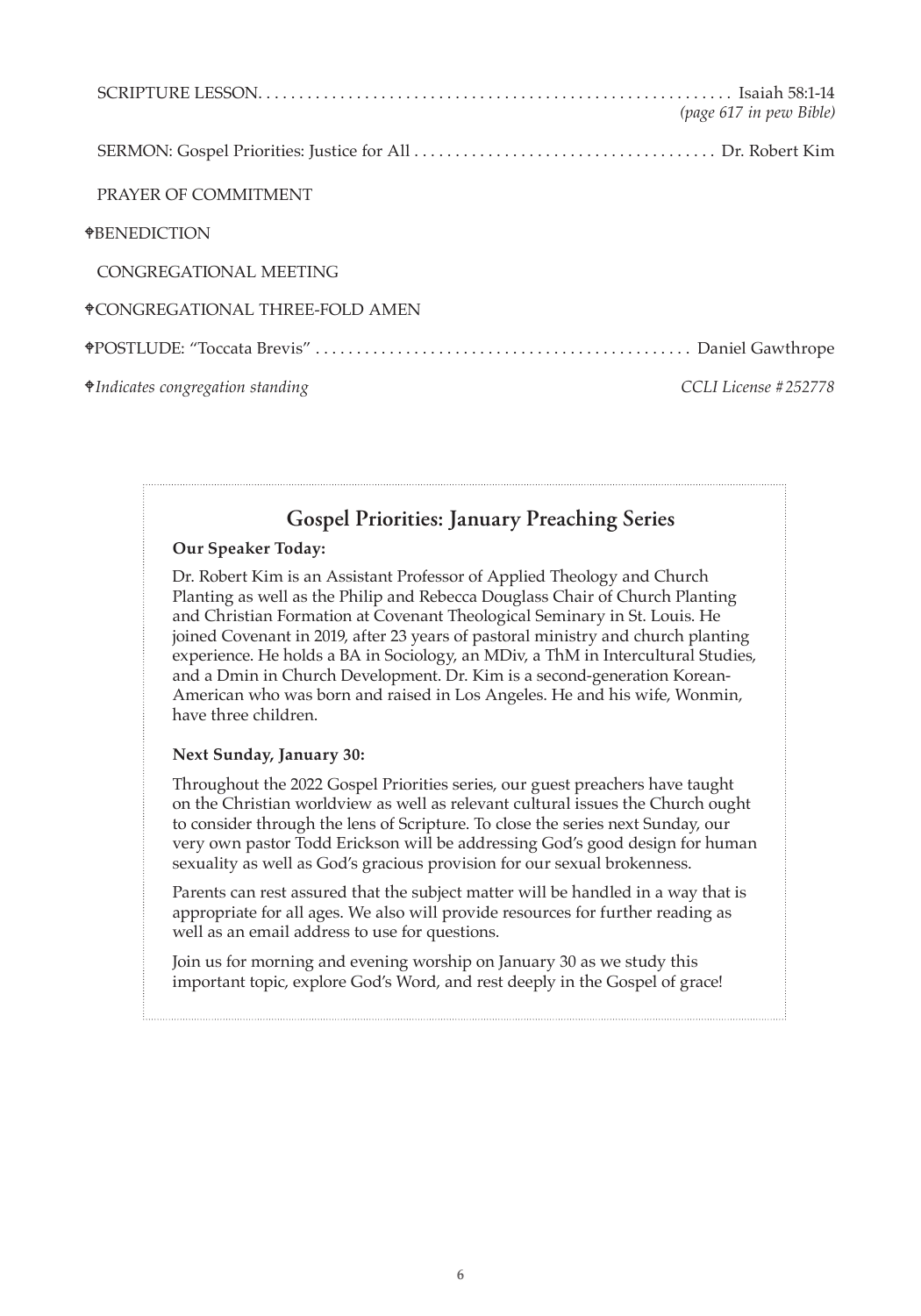## Sunday Night Worship 6:00 p.m.

- WCALL TO WORSHIP . . . . . . . . . . . . . . . . . . . . . . . . . . . . . . . . . . . . . . . . . . . . . . . . . . . . . .Brett Wynne
- WGLORIOUS DAY . . . . . . . . . . . . . . . . . . . . . . . . . . . . . . . . . . . . . . . . . . . . . . . . . . . . . . . . . . . . . . . . . . . Passion

*Words and Music: Jason Ingram, Jonathan Smith, Kristian Stanfill, Sean Curran; arr. Dan Galbraith / Ephesians 2:1-10*

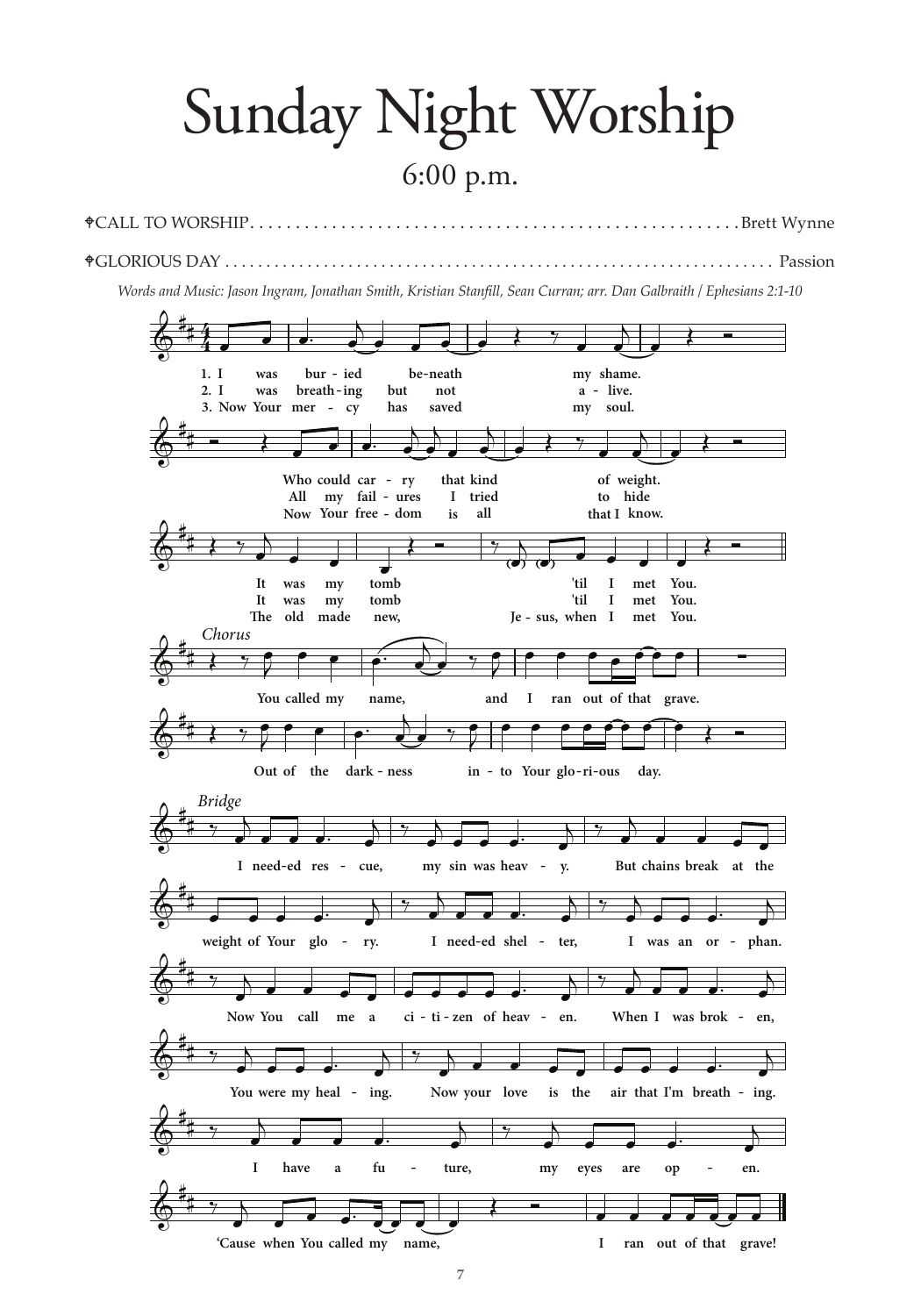#### **<sup>\*</sup>INVOCATION**

#### WWORSHIP OF GOD WITH THE GIFTS OF GOD

*Boxes at Exits: We will not pass the offering plate. Boxes are available at the Sanctuary exits. Give Online: 2pc.org/give Give by Text: Text SECOND followed by the gift amount to (901) 410-9500 to give to the General Fund. To give to World Missions, text WORLD followed by an amount to the same number. Give by Mail: Second Presbyterian Church, 4055 Poplar Avenue, Memphis, TN 38111*

WHERE I AM TO WORSHIP . . . . . . . . . . . . . . . . . . . . . . . . . . . . . . . . . . . . . . . . . . . . . . . Maverick City

*Words and Music: Tim Hughes; arr. Martyn Scott Thomas / Hebrews 2:7-8, John 8:12*



WPRAYER OF THANKSGIVING

**\*GREETINGS AND ANNOUNCEMENTS**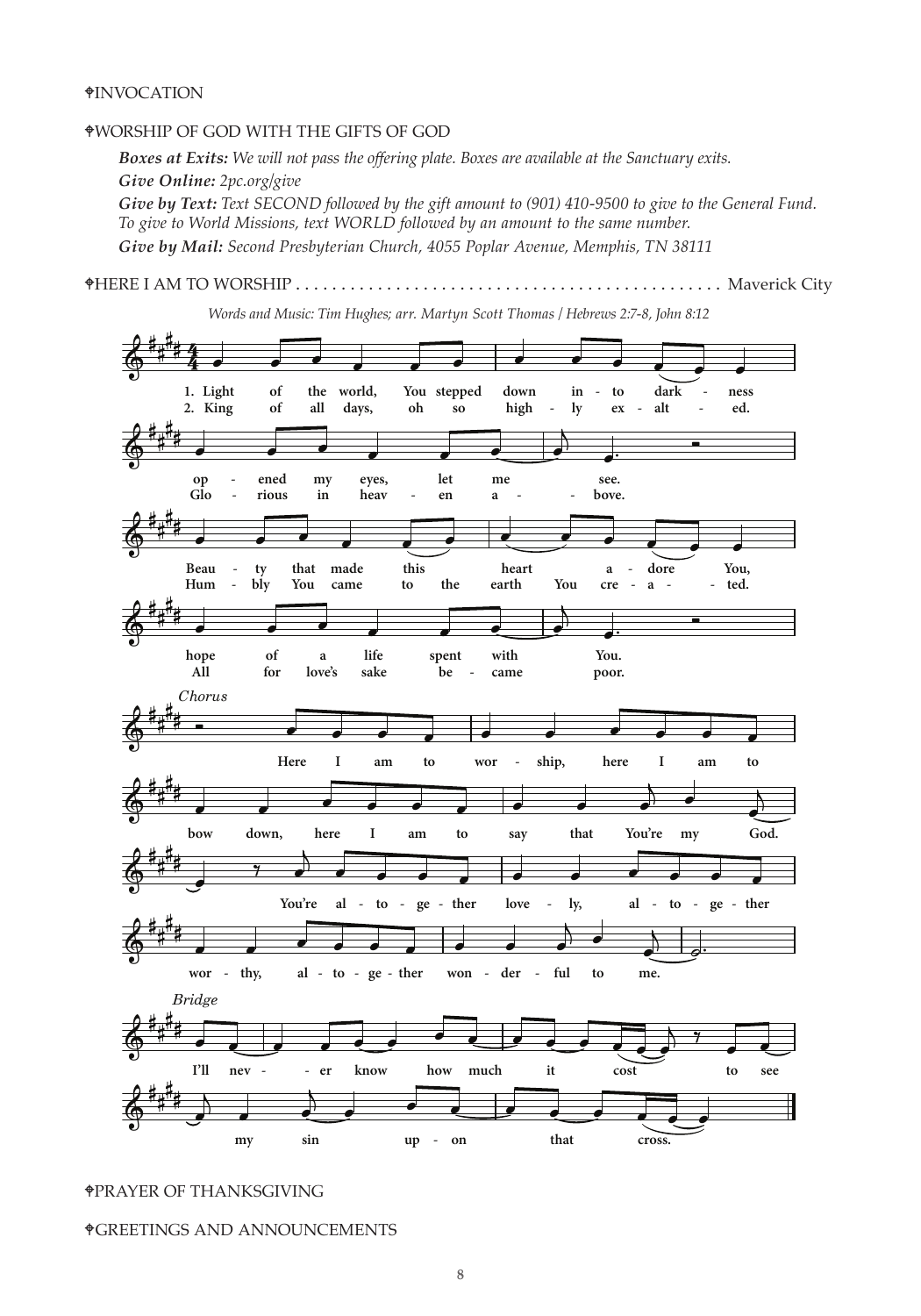| PRAYER OF COMMITMENT |  |
|----------------------|--|

## The Liturgy of the Table

INVITATION TO THE TABLE

PRAYERS OF CONFESSION

ASSURANCE OF DIVINE PARDON

WORDS OF INSTITUTION

PRAYER OF CONSECRATION

#### SHARING THE BREAD AND THE CUP

CLEANSED . . . . . . . . . . . . . . . . . . . . . . . . . . . . . . . . . . . . . . . . . . . . . . . . . . . . . . . . . . . . . . . . . Charity Gayle

*Words and Music: Charity Gayle, Jennie Lee Riddle, Crystal Yates, Will Yates / I Corinthians 6:11*

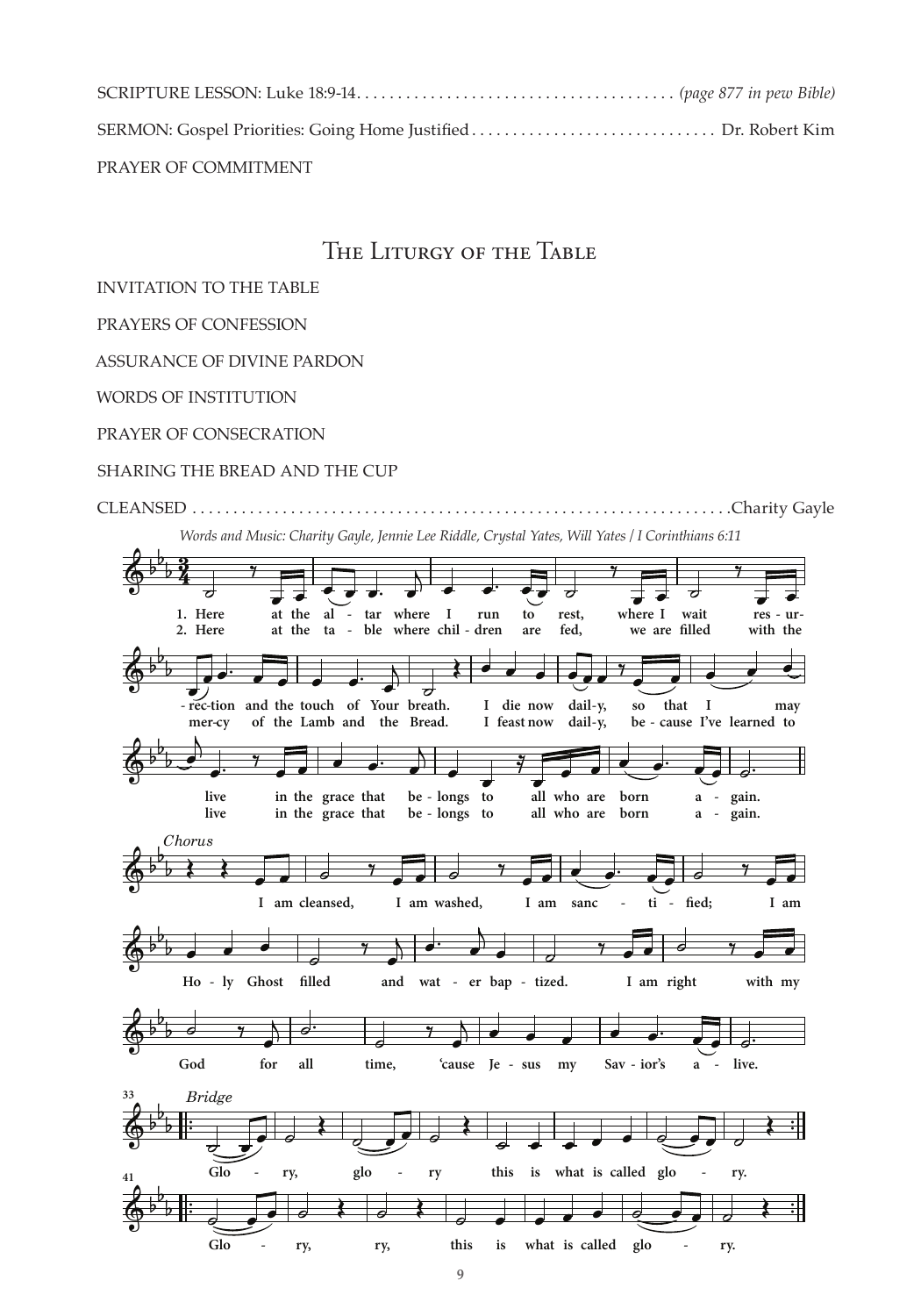NOTHING BUT THE BLOOD . . . . . . . . . . . . . . . . . . . . . . . . . . . . . . . . . . . . . . . . . . . . . . . . . Charity Gayle Nothing but the Blood 267 Words: Elvina M. Hall / Music: Robert Dowry; arr. Charity Gayle / I John 1:7 1. What can wash  $a - way my sin?$  noth-ing but the blood of Je - sus; 1. What can wash a - way my sin? noth-ing but the blood of Je - sus;<br>2. For my cleans-ing this I see — noth-ing but the blood of Je - sus; **3. Noth ing can for sin a tone — noth ing but the blood of Je sus; 4. This is all my hope and peace — noth ing but the blood of Je sus;** not the part of that the state of the state of the state of the state in the state of the state of the state of the state of the state in the state of the state in the state of the state in the state in the state of the st **his** is all my righ-teous-ness — noth-ing but the blood of Je - sus. **naught of good that I have done — noth ing but the blood of Je sus. this is all my righ teous ness — noth ing but the blood of Je sus.** *Refrain* **O pre cious is the flow that makes me white as snow; no oth er fount I know, noth ing but the blood of Je sus. 1. What can wash a way my sin? noth ing but the blood of Je sus; 2. For my cleans ing this I see — noth ing but the blood of Je sus;** what can make me whole  $a$  - gain? noth-ing but the blood of  $\overline{e}$  - sus. or and the whole a sain: hour-ing but the blood of the sus.<br>for my par - don this my plea — noth-ing but the blood of the sus. *Refrain* **O pre cious is the flow that makes me white as snow; no oth er fount I know, noth ing but the blood of Je sus. 1. What can wash a way my sin? noth ing but the blood of Je sus; 2. For my cleans ing this I see — noth ing but the blood of Je sus; 3. Noth ing can for sin a tone — noth ing but the blood of Je sus; what can make me whole a gain? noth ing but the blood of Je sus.** *Refrain* **O pre cious is the flow that makes me white as snow; no oth er fount I know, noth ing but the blood of Je sus. 2. 1.** *FOR <b>I* **I I** *I* **I I** *I* **I I** *VOLT <b>DOWIT, I I I I I I I I I I I I I I I I I II***</del> <b>***II* **3. Noth ing can for sin a tone — noth ing but the blood of Je sus; 4. This is all my hope and peace — noth ing but the blood of Je sus; what can make me whole a gain? noth ing but the blood of Je sus. for my par don this my plea — noth ing but the blood of Je sus. naught of good that I have done — noth ing but the blood of Je sus.** *Refrain* **O pre cious is the flow that makes me white as snow; no oth er fount I know, noth ing but the blood of Je sus.**

#### **\*PRAYER OF THANKSGIVING**

#### **PBENEDICTION**  $\mathcal{L}$  . The contract  $\mathcal{L}$

#### WGOSPEL AMEN WORDS: ROBERT LOWERS: ROBERT LOWERS: ROBERT LOWERS: ROBERT LOWERS: 1876 PLAINFIELD MUSIC: Robert Lowry, 1876 7.8.7.8 with refrain

## $\bullet$ *Indicates congregation standing*  $CCLI$  *License #252778*

**CCLI** License #252778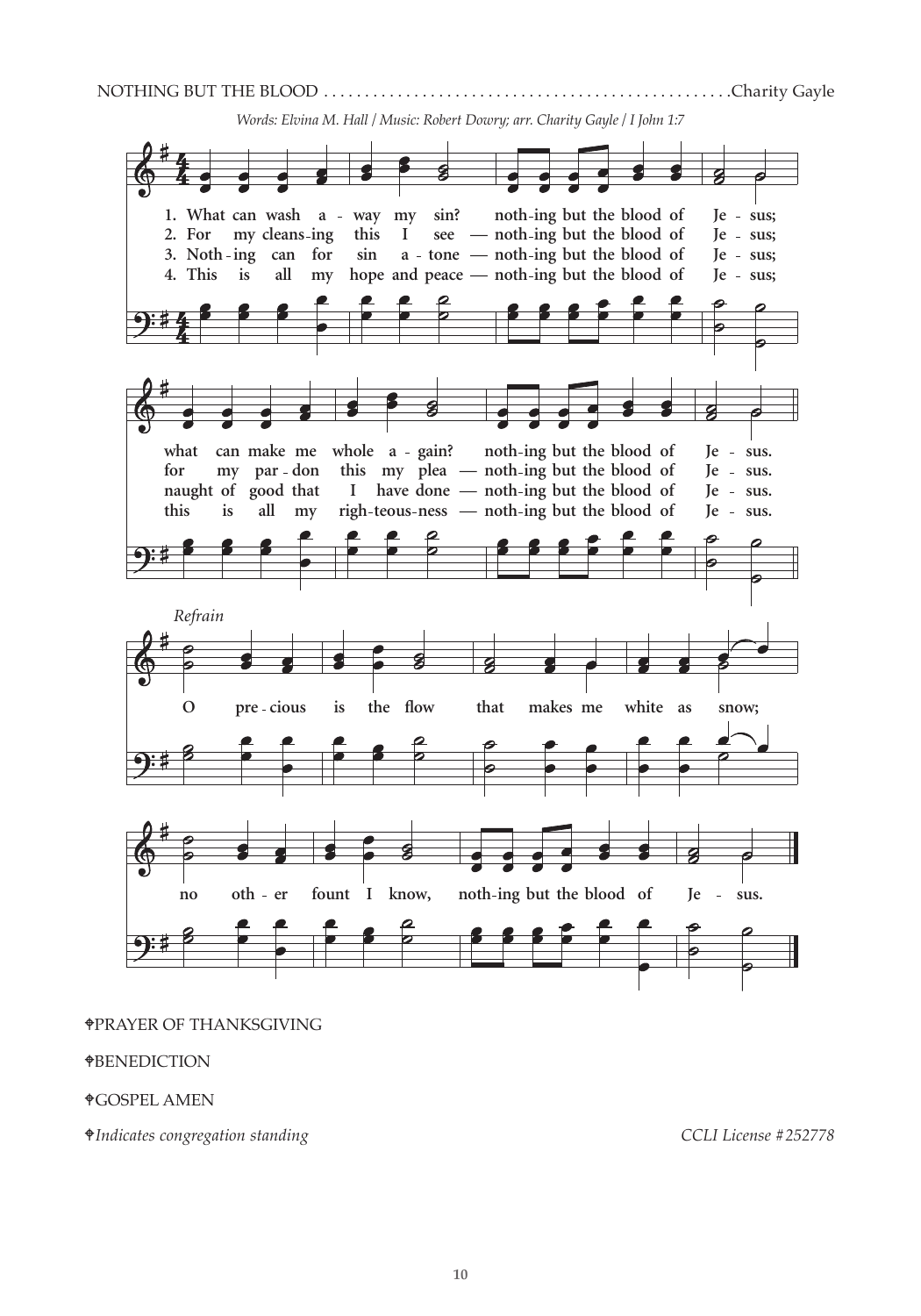### **The Messenger**

The best way to find out what's going on at Second is to subscribe to our weekly email newsletter. To subscribe, simply scroll to the orange box at the bottom of our homepage (2pc.org) and enter your name and email address—then watch for it to arrive in your inbox on Friday afternoons!

## **Wednesday Night Meals**

Join us from 5:00-6:15 p.m. each Wednesday for a fresh-cooked family meal from the 2PC kitchen with your church community. An option of a hot meal or salad is available; both with various desserts. Payment is taken at the door (cash or credit card); \$8 for adults and \$4 for kids.

## **Second Day Prayer: February 2**

Alongside churches throughout the city, Second dedicates one day each month to lift our voices to the Lord in prayer for 24 consecutive hours, asking God to expand and flourish His kingdom here in Memphis.

To make it especially easy to remember, Second's day of prayer is every second day of the month—making our next prayer day Wednesday, February 2. Visit 2pc.org/pray to sign up for your 30-minute prayer time and mark your calendar to intercede on behalf of our city.

## **Inquirers Class**

Interested in learning more about Second or becoming a member? Our next Inquirers class will meet January 28–29. Stop by to see Carol Overcast in the Connector following morning worship today or visit 2pc.org/inquirers to learn more and register by January 25.

#### **Mask Policy**

Masks are optional for vaccinated individuals on our campus. Those not vaccinated (including children above age 2) are encouraged to wear masks to help protect those who cannot be or have not yet been vaccinated. Social distancing between families continues to be recommended.

## **January Flowers**

**The flowers in the Sanctuary this month are given to the glory of God and in loving memory of:** *Babies in Heaven* by an anonymous donor; *Beverly and John Pettey* by their children and grandchildren; *Percy Galbreath* by the Frank M. Crump family; *Stephen Warner Flinn* by his family.

| <b>General Fund Giving Update</b> |                     |                                                    |          |                     |  |  |
|-----------------------------------|---------------------|----------------------------------------------------|----------|---------------------|--|--|
|                                   | This Year<br>Budget | This Year<br>Actual                                | Variance | Last Year<br>Actual |  |  |
| December                          |                     | $$2,145,581$ $$2,048,332$ $$(97,249)$ $$1,978,947$ |          |                     |  |  |
| YTD 7/1/21-12/31/21               |                     | $$5,384,696$ $$5,542,480$ $$157,784$ $$5,360,403$  |          |                     |  |  |